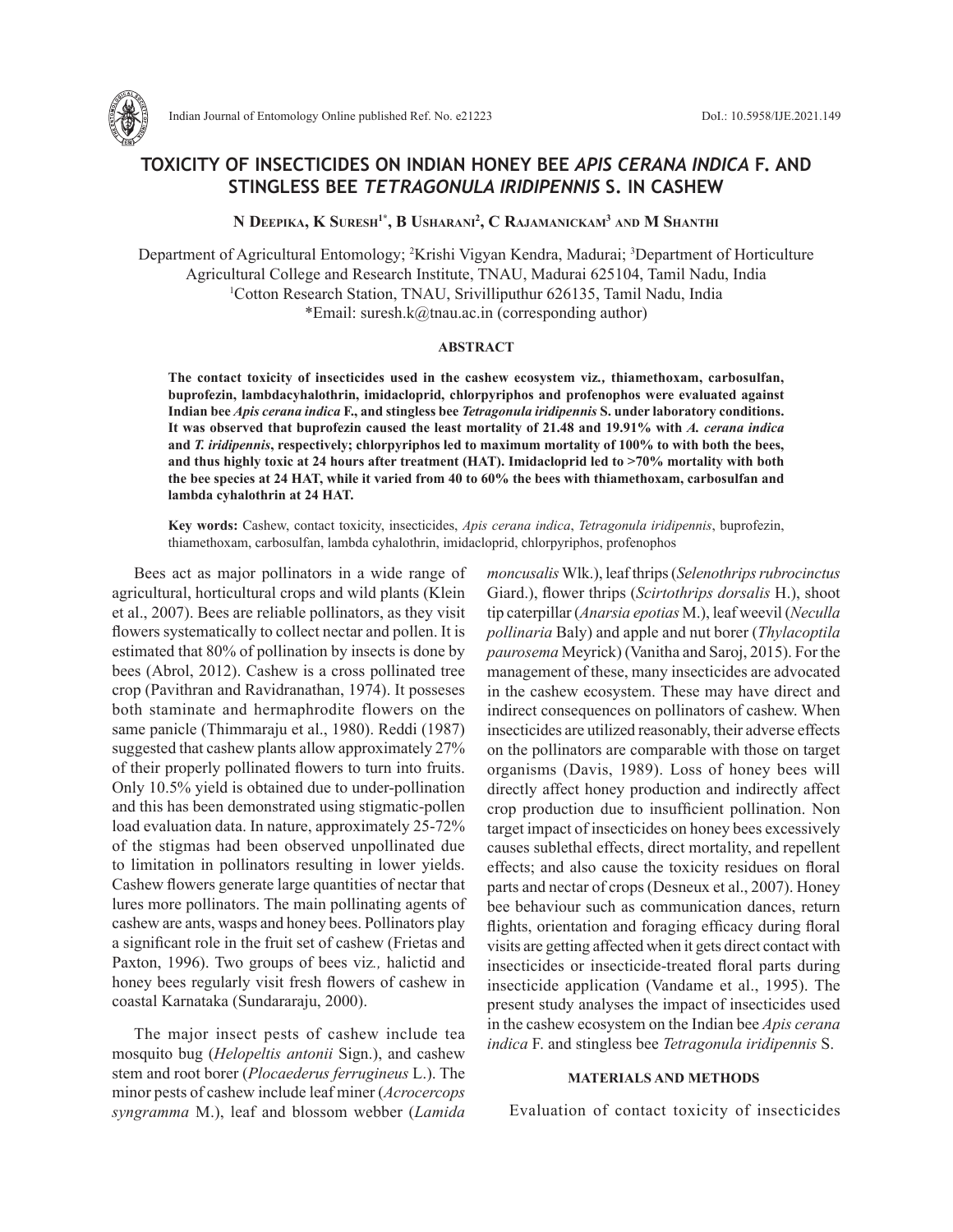| Treatment                                              | Dose             |                            |                   |                                                                                                                        |                        | Cumulative mortality $(°6)$ * |                        |                         |                        |
|--------------------------------------------------------|------------------|----------------------------|-------------------|------------------------------------------------------------------------------------------------------------------------|------------------------|-------------------------------|------------------------|-------------------------|------------------------|
|                                                        |                  |                            |                   | A. cerana indica                                                                                                       |                        |                               |                        | T. iridipennis          |                        |
|                                                        |                  | 3 HAT                      | 5 HAT             | 12 HAT                                                                                                                 | $24$ HAT*              | 3 HAI                         | $5\,\mathrm{HAT}$      | $2 HAT^*$               | $24$ HAT <sup>#</sup>  |
| T <sub>r</sub> -Thiamethoxam 25WG                      | 0.6 g/           | $-0.0$<br>$\bar{\circ}$    | 13.33             | 33.33                                                                                                                  | 42.59                  | 20.00                         | 26.67                  | 35.55                   | 43.52                  |
|                                                        |                  | $(191)^a$                  | $(21.42)^{b}$     | $35.26$ <sup>oc</sup>                                                                                                  | $(40.74)$ °            | $26.57)$ <sup>b</sup>         | $(31.09)^{c}$          | $36.60$ <sup>o</sup>    | $(41.28)^c$            |
| T,-Carbosulfan 25EC                                    | $1 \text{ ml}/1$ | 0.00                       | 16.67             | 40.00                                                                                                                  | 42.96                  | 16.67                         | 20.00                  | 28.52                   | 47.69                  |
|                                                        |                  | $(43)^{b}$<br>$\approx$    | $(24.09)^{b}$     | $(39.23)$ <sup>de</sup>                                                                                                | $(40.95)^{\circ}$      | $24.09)$ <sup>b</sup>         | $(26.57)^{\circ}$      | $(32.28)$ <sup>bc</sup> | $(43.67)$ °            |
| T <sub>3</sub> -Buprofezin 25SC                        | $1 \text{ ml}/1$ | 0.00                       | 3.33              | 13.33                                                                                                                  |                        | 3.33                          | 6.67                   | 17.78                   | 19.91                  |
|                                                        |                  | $(91)^a$                   | $(10.52)^{a}$     | $(21.42)^{b}$                                                                                                          | 21.48                  | $(10.52)^a$                   | $(14.96)^{b}$          | $(24.94)^{b}$           | $(26.50)^{b}$          |
| T <sub>4</sub> -Lambdacyhalothrin SEC                  | $0.6$ ml/ $1$    | 3.33                       | 10.00             | 23.33                                                                                                                  | 45.92                  |                               | 43.33                  | 64.08                   | 68.06                  |
|                                                        |                  | $(52)^a$                   | $(18.43)^{b}$     | $(28.88)$ <sup>bc</sup>                                                                                                |                        | $13.33$<br>$(21.42)^b$        | $(41.17)$ <sup>d</sup> | $(53.18)^d$             | $(55.58)^d$            |
| T <sub>c</sub> -Imidacloprid 17.8SL                    | $0.6$ m $V$ l    | 20.00                      | 36.67             |                                                                                                                        | $(42.66)^{o}$<br>71.11 | 40.00                         | 46.67                  | 64.45                   | 75.93                  |
|                                                        |                  | $(57)^b$<br>$\approx$      | $(37.27)^{\circ}$ | $53.33$<br>(46.91) <sup>e</sup>                                                                                        | (64.75)                | $(39.23)^{\circ}$             | $(43.09)^d$            | $53.40)^d$              | $(60.62)^d$            |
| T <sub>c</sub> -Chlorpyriphos 20EC                     | $1.5$ m $1/1$    | 73.33                      | 83.33             | $00.00**$                                                                                                              | 100.00                 | 76.67                         | 83.33                  | 100.00                  | 100.00                 |
|                                                        |                  | (16.8)<br>$\frac{8}{3}$    | $(65.91)^d$       | $(89.09)^f$                                                                                                            | (60.68)                | $(61.12)^d$                   | $(65.91)^{r}$          | $(89.09)^f$             | $(89.09)$ <sup>e</sup> |
| T <sub>7</sub> -Profenophos 50EC                       | $1.5 \text{ mV}$ | 56.67                      | 76.67             | 100.00                                                                                                                 | 100.00                 | 56.67                         | 63.33                  | 82.22                   | 96.28                  |
|                                                        |                  | $1.74$ <sup>o</sup><br>(54 | $(61.12)^d$       | $(89.09)^f$                                                                                                            | (60.68)                | $(48.83)$ <sup>c</sup>        | $(52.73)$ <sup>e</sup> | $(65.06)$ <sup>e</sup>  | $78.88$ <sup>e</sup>   |
| T <sub>s</sub> -Untreated check                        | Water            | 0.00                       | 0.00              | 0.00                                                                                                                   | 0.00                   | 0.00                          | 0.00                   | 0.00                    | 0.00                   |
|                                                        |                  | $(91)^a$                   | $(0.91)^{a}$      | $(0.91)^{a}$                                                                                                           | $(0.91)^{a}$           | $(0.91)^{a}$                  | $(0.91)^{a}$           | $(0.91)^{a}$            | $(0.91)^{a}$           |
| S.Ed                                                   |                  | 3.99                       | 3.92              | 4.09                                                                                                                   | 3.26                   |                               |                        | 4.76                    | 4.39                   |
| *Mean of three replications; ** Figures in parentheses |                  |                            |                   | are sine transformed with formulae: 1/4n for 0% and 100-1/4n for 100%; Values followed by same letter(s) do not differ |                        |                               |                        |                         |                        |

Table 1. Contact toxicity of insecticides to A. cerana indica and T. iridipennis Table 1. Contact toxicity of insecticides to *A. cerana indica* and *T. iridipennis*

b. \*Mean of three replications; \*\* Figures in parentheses arc sine transformed with significantly at  $p=0.05$  (DMRT);  $\text{``Correct}$  mortality;  $\text{HAT-Hours}$  after treatment significantly at p=0.05 (DMRT); #Corrected mortality; HAT-Hours after treatment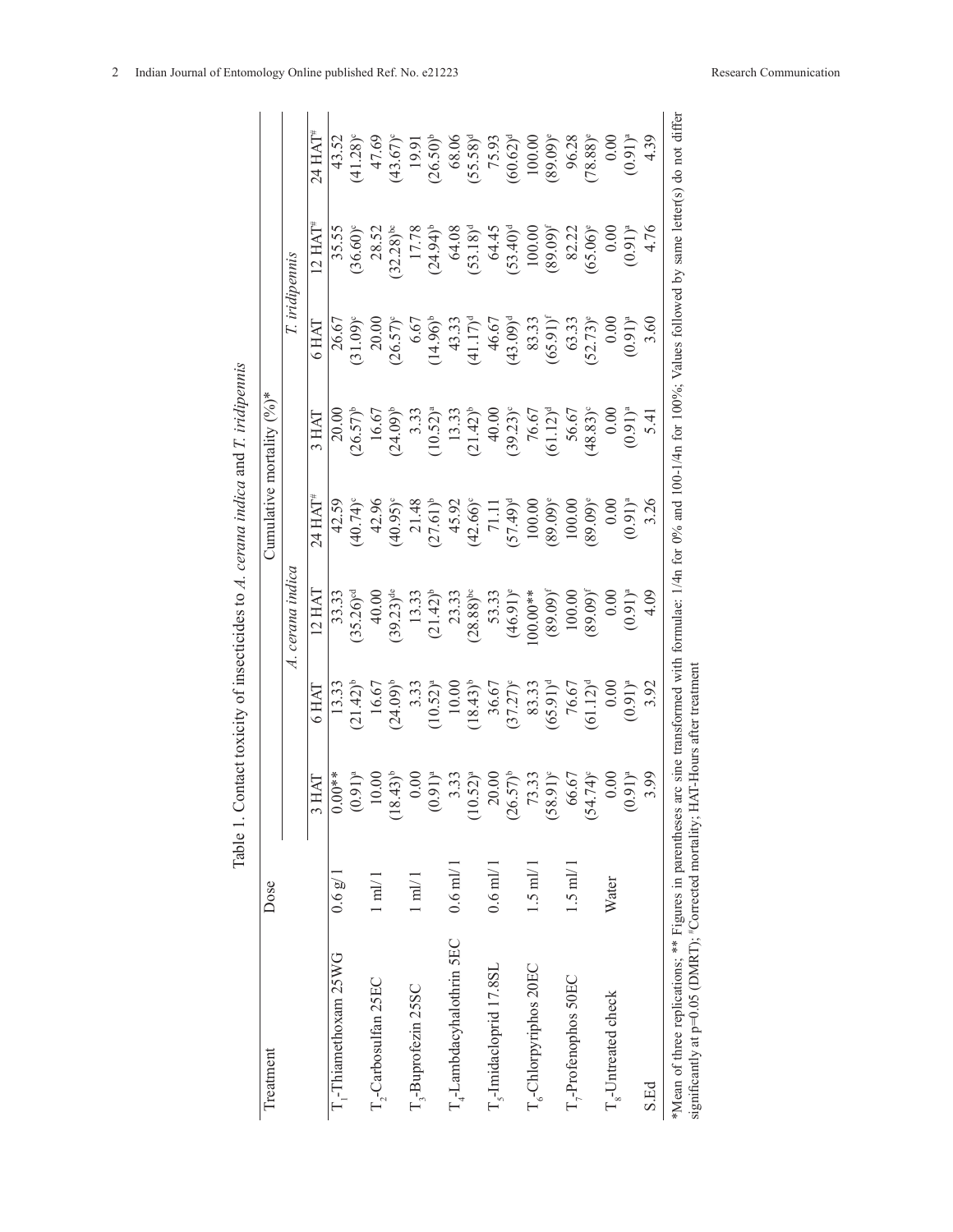#### Toxicity of insecticides on Indian honey bee *Apis cerana indica* F. and stingless bee *Tetragonula iridipennis* S. in cashew 3 N Deepika et al.

against honey bees such as *A. cerana indica* and *T. iridipennis* was carried out in the laboratory during July-August 2021 following the methodology of Stanley et al. (2009). The worker bees required for the study were obtained from the Apiary unit of Insectary, Department of Agricultural Entomology, Agricultural College and Research Institute (TNAU), Madurai. Field dose of different concentrations of insecticides viz*.,* thiamethoxam 25WG @ 0.6 g/ l, carbosulfan 25EC @ 1 ml/ l, buprofezin 25SC @ 1 ml/ l, lambda cyhalothrin 5EC  $@$  0.6 ml/l, imidacloprid 17.8SL  $@$  0.6 ml/ l, chlorpyriphos 20EC @ 1.5 ml/ l and profenophos 50EC @ 1.5 ml/ l were prepared using distilled water and untreated check (water alone) served as control. Plastic containers of 250 ml capacity were used for the experiment. The filter paper bits of size 6x 5.5 cm were made according to the bottom size of the container, and 0.5 ml of insecticides were applied to the filter paper using a 1 ml micropipette. Treated filter papers were dried for 20 min and then placed in the container. Honey bees were immobilized by keeping them in refrigerator for 5 min; and then released into the plastic container @ 10/ container and covered with a muslin cloth to provide proper aeration. After 1 hr of exposure, honey bees were transferred to the polyethylene bags and provided with 40% sucrose solution in cotton wool as feed. The mortality of bees was recorded at 3, 6, 12 and 24 hr after treatment and % mortality was calculated. Abbott's correction was applied if mortality occurs in the control treatment. The mortality values were transformed to arc sine values and then analyzed in SPSS software. Grouping of means was done by DMRT at p=0.05 (Gomez and Gomez, 1984).

## **RESULTS AND DISCUSSION**

Data on the mortality of *A. cerana indica* and *T. iridipennis* due to contact toxicity of insecticides are presented in Table 1. At 24 HAT, buprofezin 25SC @ 1 ml/ l recorded the least mortality of 21.48 and 19.91% to *A. cerana indica* and *T. iridipennis*. It was followed by thiamethoxam 25WG  $\omega$  0.6 g/ l which resulted in 42.59 and 43.52% mortality to both the bee species and was on par with carbosulfan  $25EC @ 1 ml/1 (42.96 and$ 47.69%) at 24 HAT. Lambda cyhalothrin 5EC @ 0.6 ml/ l caused a mortality of 45.92 and 68.06% to *A. cerana indica* and *T. iridipennis*. The maximum mortality of *A. cerana indica* (100.0%) was observed in chlorpyriphos 20EC  $\omega$  1.5 ml/ l and profenophos 50EC  $\omega$  1.5 ml/ l at 24 HAT. In the case of *T. iridipennis*, the mortality caused by chlorpyriphos and profenophos was 100 and 96.28%, respectively during 24 HAT. The present

study revealed that chlorpyriphos and profenophos were highly toxic to both *A. cerana indica* and *T. iridipennis*. These results corroborate with the findings of Stanley et al. (2015) who reported that chlorpyriphos and profenophos at their field recommended doses caused 100% mortality to *A. cerana indica* at 24 HAT in filter paper disc bioassay. Also, Leite et al. (2020) observed that chlorpyriphos at the field recommend dose caused 100% mortality to stingless bee *Tetragonisca angustula* at 1 HAT on contact with the treated surface. In the present study, the mortality caused by imidacloprid was found to be higher than that of lambda cyhalothrin at 24 HAT to both *A. cerana indica* and *T. iridipennis*. These results derive support from Bailey et al. (2005) that the order of toxicity of insecticides to *Apis mellifera* by direct contact assay was clothianidin>carbofuran>imida cloprid=spinosad>lambda-cyhalothrin>Bt. Carbosulfan caused less mortality to both species of bees at 24 HAT. This is in contrast with the findings of Akca et al. (2009) on carbosulfan at the field recommended doses with *A. mellifera* by residual film method. Thiamethoxam caused less mortality when compared with imidacloprid. This is in agreement with the findings of Jeyalakshmi et al. (2011) on *A. cerana indica.* From the results of the laboratory studies, it was observed that buprofezin was found to be safer to both *A. cerana indica* and *T. iridipennis*. This is supported by Alexander et al. (2013).

#### **REFERENCES**

- Abrol D P. 2012. Honey bee and crop pollination. Pollination biology. Springer, Dordrecht. pp. 87-88.
- Akca I, Tuncer C, Güler A, Saruhan I. 2009. Residual toxicity of eight different insecticides on honey bee (*Apis mellifera* Hymenoptera: Apidae). Journal of Animal and Veterinary Advances 8: 436-440.
- Alexander A, Krishnamoorthy S V, Kuttalam S. 2013. Risk assessment of insecticides against non-target beneficials including natural enemies of papaya mealybug, *Paracoccus marginatus* Williams and Granara de Willink. Journal of Insect Science (Ludhiana) 26: 241-245.
- Bailey J, Scott-Dupree C, Harris R, Tolman J, Harris B. 2005. Contact and oral toxicity to honey bees (*Apis mellifera*) of agents registered for use for sweet corn insect control in Ontario, Canada. Apidologie 36: 623-633.
- Davis A R. 1989. The study of insecticide poisoning of honey bee brood. Bee World 70: 163-174.
- Desneux N, Decourtye A, Delpuech J M. 2007. The sublethal effects of pesticides on beneficial arthropods. Annual Review of Entomology 52: 81-106.
- Freitas B M, Paxton R J. 1996. The role of wind and insects in cashew (*Anacardium occidentale*) pollination in NE Brazil. The Journal of Agricultural Science 126: 319-326.
- Gomez K A, Gomez A A. 1984. Statistical procedures for agricultural research, John Wiley and Sons, New York. pp. 318-319.
- Jeyalakshmi T, Shanmugasundaram R, Saravanan M, Geetha S, Mohan S S, Goparaju A, Balakrishna Murthy R. 2011. Comparative toxicity